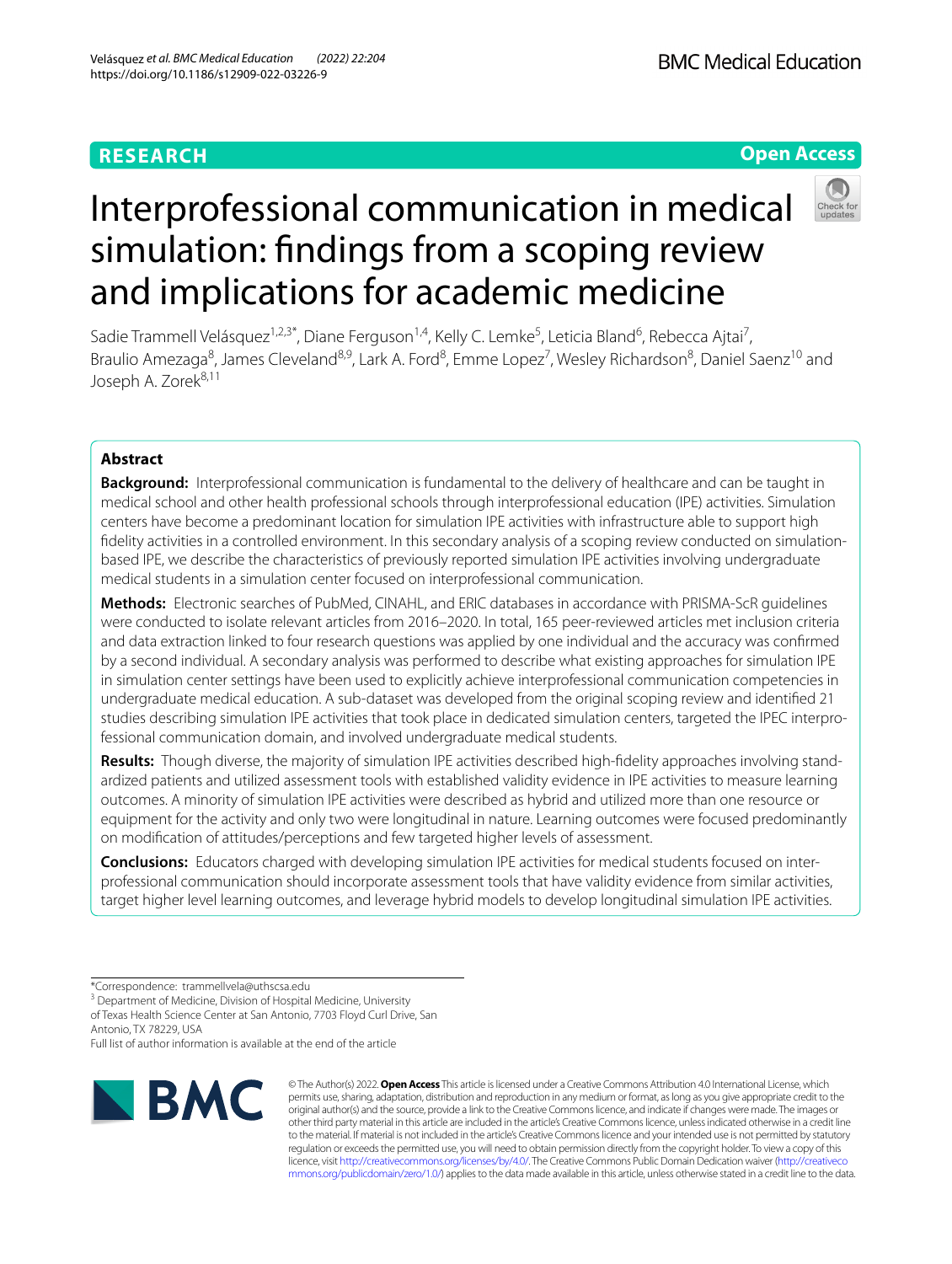Though an ideal environment to achieve higher level learning outcomes, simulation centers are not required for meaningful simulation IPE activities.

**Keywords:** Interprofessional education, Interprofessional communication, Medical education, Simulation

### **Introduction**

Interprofessional communication is defned by the Interprofessional Education Collaborative (IPEC) as 'the ability to communicate with patients, families, communities, and professionals in health and other felds in a responsive and responsible manner that supports a team approach to the promotion and maintenance of health and the prevention and treatment of disease' and is one of the four IPEC competencies [\[1\]](#page-9-0). Interprofessional communication aids in preparing health professionals for collaborative practice, allowing them to communicate their readiness to work together [[1\]](#page-9-0). Inefective interprofessional communication amongst health professionals leads to errors, delayed treatment, misdiagnosis, and adverse events, all of which result in poor patient outcomes [[1–](#page-9-0) [5\]](#page-9-1). Communication failures are reported to be the cause of 56% of intraoperative and postoperative complications  $[2]$  $[2]$ . The need for improved communication is a priority in healthcare and the World Health Organization promotes interprofessional healthcare learning as an approach to address communication to improve patient safety and patient outcomes [[1,](#page-9-0) [6,](#page-9-3) [7\]](#page-10-0). Improved interprofessional communication and training in clinical settings results in fewer reported adverse events, fewer counting errors in the operating room, improved performance, and probable savings in healthcare costs [[3,](#page-9-4) [8\]](#page-10-1). In intensive care settings, improved communication during interprofessional rounds has been shown to decrease adverse events by enhanced interprofessional teaching and coordination of patient care [[9\]](#page-10-2).

Accrediting bodies throughout the health professions, such as the Liaison Committee on Medical Education (LCME), Commission on Dental Accreditation, Commission on Collegiate Nursing Education, and the Accreditation Council for Pharmacy Education, along with their counterparts from the Health Professions Accreditors Collaborative, recognize that communication failures amongst health professionals is a problem. As a result, a large proportion of accreditors have included requirements for interprofessional communication-focused education in their standards and guidelines  $[10-15]$  $[10-15]$  $[10-15]$ . The LCME, which maintains accreditation authority for medical colleges and schools in the United States and Canada, emphasizes the importance of interprofessional education (IPE) by including a requirement that core curriculum within medical schools must prepare students to function collaboratively on teams inclusive of other health professionals with specifc instruction in interprofessional communication and interprofessional care [[10](#page-10-3)].

Instruction devoted to interprofessional communication is common and is being incorporated into health professionals' education using a variety of approaches, including online modules, case studies, workshops, and simulations [[16](#page-10-5), [17\]](#page-10-6). Interprofessional communication workshops with clinical scenarios using communication tools such as Strategies and Tools to Enhance Performance and Patient Safety curriculum (TeamSTEPPS<sup>™</sup>) have shown to increase confdence and perceived competence in confict resolution [\[17–](#page-10-6)[19\]](#page-10-7). Training in small group role-play of clinical cases, small group discussions, and presentations positively improved scores on the Global Interpersonal Communication Competence Scale (GICC-15), a tool with established validity evidence for measuring communication among health professionals, showing that students' overall communication competency can increase with practice [[20\]](#page-10-8). Communication courses are another highly utilized means to positively impact health professional learners' interpersonal and interprofessional communication self-efficacy beliefs [[21,](#page-10-9) [22](#page-10-10)]. Hagemeier et al. described an interprofessional communication development skills course for pharmacy, nursing, and medical students that improved students' interpersonal and interprofessional communication selfefficacy beliefs (i.e., belief in one's ability to succeed in a situation) after an eight-module course [[21\]](#page-10-9).

Simulation has been shown to be one of the most efective forms of health professions education [[23](#page-10-11)]. Opportunities exist to leverage the efectiveness of simulation to advance learning objectives focused on interprofessional communication to meet LCME standards and achieve interprofessional communication-focused IPEC competencies [\[16](#page-10-5), [23\]](#page-10-11). Liaw et al. combined a standardized patient (SP) and patient simulator for a clinical scenario to provide variation and heightened realism for an interprofessional team in the case of a deteriorating patient, showing increased confdence in communication for health professional learners [[24\]](#page-10-12). A SP is defned as "a person trained to consistently portray a patient or other individual in a scripted scenario for the purposes of instruction, practice, or evaluation" [[25](#page-10-13)]. Standardized patients are commonly used to teach communication skills and their use has been shown to lead to signifcant increases in self-reported communication skills [\[19](#page-10-7), [26](#page-10-14)[–28\]](#page-10-15). Fidelity in simulation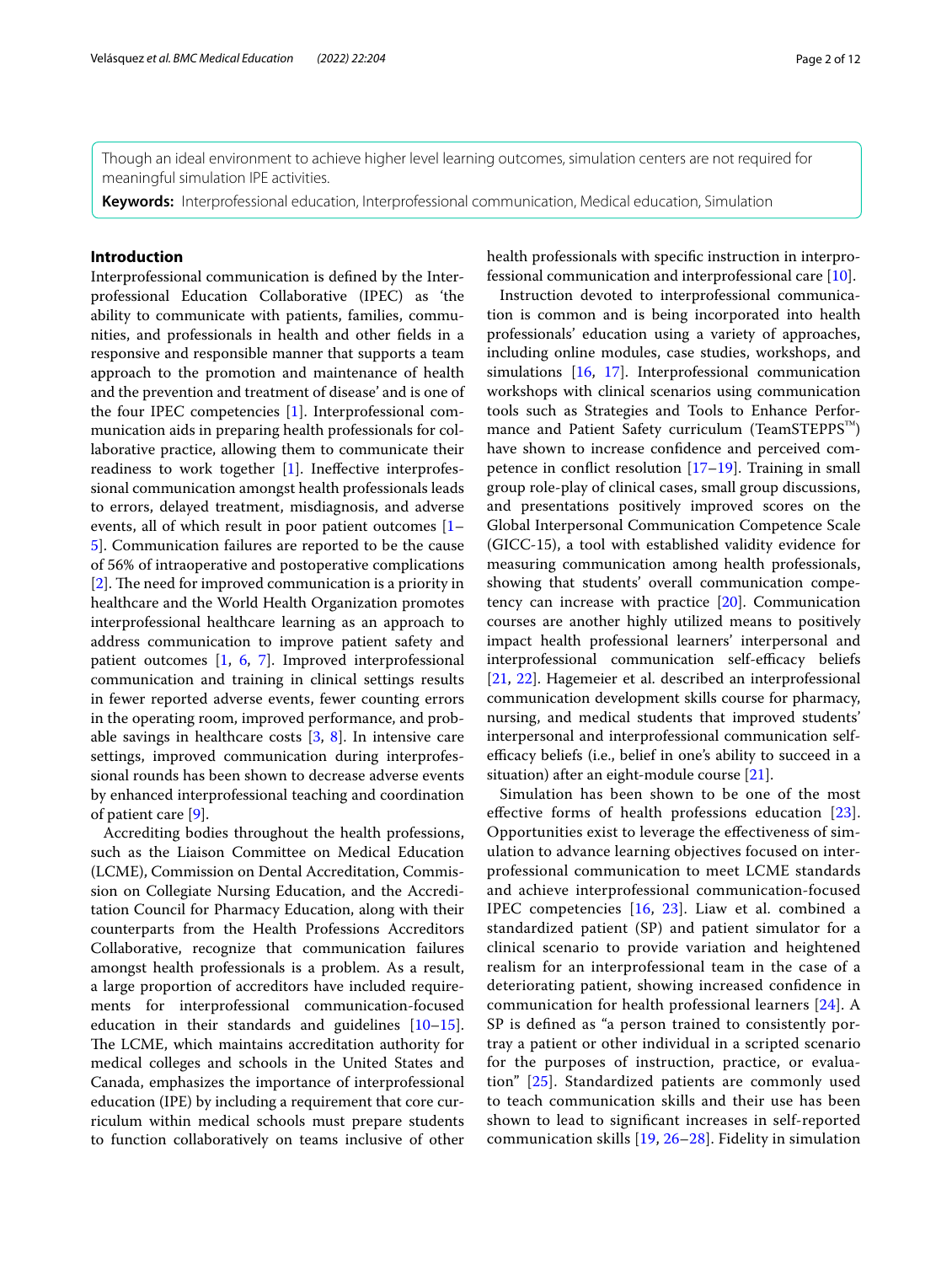is defned as "the degree to which the simulation replicates the real event and/or workplace; this includes physical, psychological, and environmental elements" [[29](#page-10-16)]. High-fdelity simulation refers to extremely realistic simulation experiences that provide a high level of interactivity and realism for the health professionals [[29,](#page-10-16) [30\]](#page-10-17). Simulation centers are widespread and growing in health professions education, providing an opportunity to develop large-scale IPE simulations that involve an optimized number and combination of students at the appropriate level of training for interprofessional practice  $[24, 31, 32]$  $[24, 31, 32]$  $[24, 31, 32]$  $[24, 31, 32]$  $[24, 31, 32]$  $[24, 31, 32]$  $[24, 31, 32]$ . These settings, also referred to as clinical skills centers, are commonly used as a location for high-fdelity simulation specifcally with SPs and SP training programs, leveraging dedicated staff and examination rooms in a controlled environment in medical education  $[33, 34]$  $[33, 34]$  $[33, 34]$  $[33, 34]$ . The Association of American Medical Colleges reports that increased activities for medical students in a simulation center result in increased repetitive opportunities for learning clinical skills and assessment throughout the medical curriculum [[35\]](#page-10-22). Simulation centers have been used to develop early interprofessional teamwork and communication skills in medical and nursing students which may possibly afect professional practice and subsequent patient safety [\[24\]](#page-10-12).

Despite growing expectations across health professions education for longitudinal IPE, IPE activities occur most frequently as single events, thus limiting the goals of modifying health professionals' behaviors and potentially improving patient outcomes [[14,](#page-10-23) [15](#page-10-4), [36\]](#page-10-24). The importance of longitudinal studies, commonly defned as taking place over at least one year, has been recognized [\[37](#page-10-25)]. Longitudinal IPE studies have shown improvement in perceptions and skills amongst health professional learners but are lacking in number [\[36](#page-10-24), [38–](#page-10-26)[40\]](#page-10-27).

The introduction of interprofessional communication in simulation activities in undergraduate medical education may lead to improved interprofessional communication beyond medical education, though further descriptions of these simulation activities is needed. In this secondary analysis of a scoping review conducted on simulation-based IPE, we aimed to determine the characteristics of previously reported simulation IPE activities involving undergraduate medical students in a simulation center that explicitly identifed increasing competence in interprofessional communication as a desired outcome. We sought to identify co-learners, other targeted IPEC competencies, and intended learning outcomes using the Kirkpatrick's Expanded Outcomes Typology [[41\]](#page-10-28). We also sought to compile practical considerations reported by authors, including barriers to successful execution.

#### **Methods**

A complete description of our scoping review protocol, conducted in accordance with JBI guidelines for scoping reviews (i.e., PRISMA-ScR), has been previously published [\[42](#page-10-29)]. In summary, we searched PubMed directly and used the EBSCO platform to search CINAHL Plus and ERIC databases with results limited to the year 2016. Our scoping review was designed to inform the following research questions: In what contexts has simulation IPE been implemented, in regard to learner type, setting, topics, level of fdelity, and resources used? Which IPEC competencies for interprofessional collaborative practice have been included in the design of simulation IPE? What student learning, educator-related, and patientrelated outcomes have been measured and reported in the design of simulation IPE? What are the facilitators and barriers to simulation IPE?

These research questions were intentionally broad in order to gather a general and expansive view of the literature. Inclusion criteria included study participants, concept, context and types of data sources. Studies published in peer-reviewed literature that reported on simulation activities involving two or more types of undergraduate or graduate health professional learners in the simulation environment that were delivered in academic settings, clinical settings, community settings, or other settings and included either quantitative, qualitative, or mixed methods were included.

In total, 165 peer-reviewed articles met inclusion criteria, and a 31-item data extraction tool linked to our four research questions was applied. The complete data extraction tool has been previously published with the protocol; examples of data extracted included types of learners (by profession), settings, IPEC competencies targeted, learning outcomes, and reported assessment/ evaluation strategies [\[42\]](#page-10-29). Data extraction was completed by an individual team member. A second team member independently reviewed and confrmed the accuracy of extracted data. Identifed discrepancies were resolved by these individuals with a third team member available to adjudicate unresolved discrepancies.

Kirkpatrick's Expanded Outcomes Typology was used to categorize learning outcomes, commonly utilized in educational training and simulation as a method of evaluating and categorizing outcome criteria of educational training [\[41](#page-10-28), [43](#page-10-30), [44](#page-10-31)]. Kirkpatrick's original four-level model classifes learning into reaction, learning, behavior, and results  $[44]$  $[44]$  $[44]$ . This was later expanded with an explicit aim of application to IPE, as a mechanism to demonstrate the opportunities for IPE across the learning continuum as learners move from preclinical curricula and clinical learning environments into practice. The Kirkpatrick model includes levels and sublevels [[41,](#page-10-28) [45\]](#page-10-32):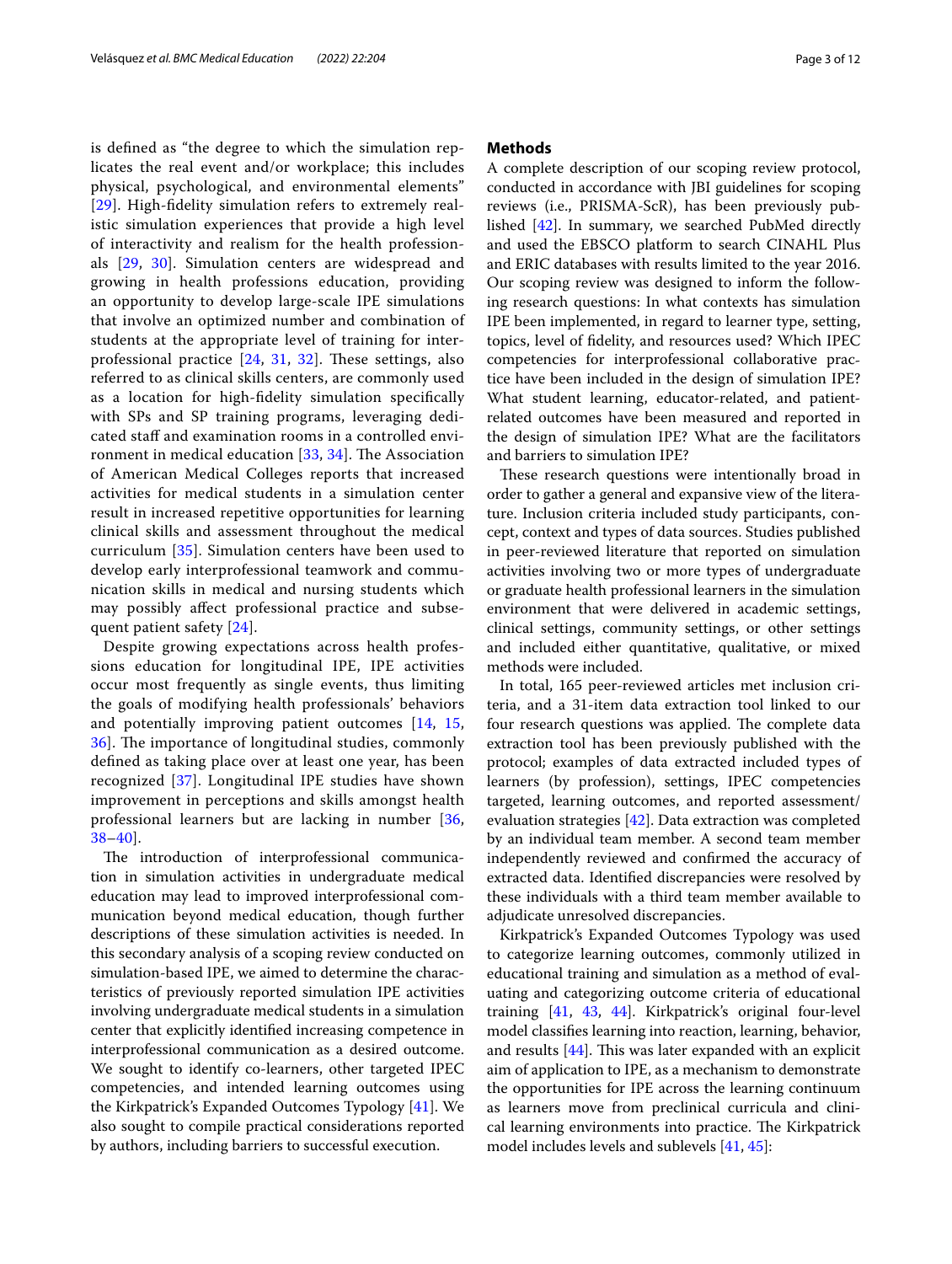- Level 1: Learner's reaction
- Level 2a: Modifcation of attitudes/perceptions
- Level 2b: Acquisition of knowledge/skills
- Level 3: Behavioral change
- Level 4a: Change in organizational practice
- Level 4b: Benefts to patients, families, and communities

Additional research questions were developed to guide secondary analyses of the complete scoping review dataset. This secondary analysis was conceived to inform strategies to address LCME accreditation requirements and was organized around the following research question: What existing approaches for simulation IPE in simulation center settings have been used to explicitly achieve interprofessional communication competencies in undergraduate medical education? Guided by this question, a sub-dataset was developed from the original by identifying studies describing simulation IPE activities that (1) took place in dedicated simulation centers, (2) targeted the IPEC interprofessional communication domain, and (3) involved undergraduate medical students.

#### **Results**

Of the 165 articles that met inclusion criteria for our scoping review, 144 were excluded from the secondary analysis because they did not meet all three criteria; therefore, 21 articles published between 2016–2020 were included (Table [1](#page-4-0)). Simulation IPE activities covered a variety of topics, including mental health, cardiovascular health, oral health, medication errors, end-of-life care, discharge planning, inpatient and outpatient care, transitions of care, and emergency care. The majority of simulation IPE activities were categorized as high-fdelity (76%, 16/21). Standardized patients were utilized in 71% (15/21) of activities; 29% (6/21) utilized mannikins only. Thirty-three percent  $(7/21)$  were categorized as hybrid activities, utilizing more than one resource or equipment for the activity, to include virtual reality, mannikins, simulated health records, and SPs. Ten percent (2/21) were longitudinal simulation IPE activities. Medical students most commonly worked with nursing students (undergraduate and graduate) in identifed simulation IPE activities (90%, 19/21), followed by pharmacy students (43%, 9/21). Less commonly reported were partnerships with occupational therapy and physical therapy (19%, 4/21); dentistry and dietetics/nutrition (each 14%, 3/21); physician assistant, social work, and speech language pathology (each 10%, 2/21); midwifery, operating department practitioner, psychology, public health, and respiratory therapy (each 5%, 1/21).

The majority  $(76\%, 16/21)$  of activities reported modifcation of attitudes/perceptions (Kirkpatrick Level 2a) as the primary learning outcome; 48% (10/21) reported assessment of learners' reactions (Kirkpatrick Level 1); 38% (8/21) reported assessment of knowledge and/or skill acquisition (Kirkpatrick Level 2b); and 29% (6/21) reported assessment of behavioral change (Kirkpatrick Level 3) (Fig. [1](#page-7-0)).

In addition to IPEC competencies dedicated to interprofessional communication, authors also explicitly attempted to address IPEC competencies focused on teams/teamwork in 86% (18/21) of activities, followed in frequency by roles/responsibilities (48%, 10/21) and values/ethics for interprofessional practice (29%, 6/21). The majority (90%, 19/21) of activities captured quantitative data related to IPE learning outcomes using an assessment tool with established validity evidence in IPE (57%,  $12/21$ ), survey, or locally developed tool  $[66]$ . The majority (67%, 14/21) of included articles reported capturing qualitative data to inform IPE outcomes assessment, as well. Standardized communication tools such as Situation, Background, Assessment and Recommendation (SBAR), Identify, Situation, Background, Assessment and Recommendation (ISBAR) and TeamSTEPPS were utilized in 33% (7/21) of the simulation IPE activities.

Author-reported challenges included scheduling limitations when combining diferent health professional learners, time demands on faculty, geographic challenges due to diferent school locations, technologic complications with online activities, and lack of control groups to facilitate comparative analyses. Mismatches in learner cohort sizes resulted in disproportionate numbers of one type of learner compared to another in several simulation IPE activities, as well as mismatches of diferent types of learners according to learning level (e.g., novice, intermediate, advanced).

#### **Discussion**

In this study, we found signifcant variability in terms of health-related topics taught and instruction methods employed during simulation IPE activities focused on interprofessional communication in simulation centers. However, high-fdelity simulations emerged as a predominant method of instruction, with the majority utilizing SPs. Standardized patients are considered the highest fdelity simulators and are used frequently to teach communication and interpersonal skills within undergraduate health professional curricula to improve transfer to the clinical learning environment [\[67](#page-11-1), [68\]](#page-11-2). Standardized patients provide a clear beneft over role play in an authentic, yet 'safe' frst experience in clinical interactions, while also providing professional feedback from the perspective of the patient [[26,](#page-10-14) [69](#page-11-3)[–71](#page-11-4)]. Performance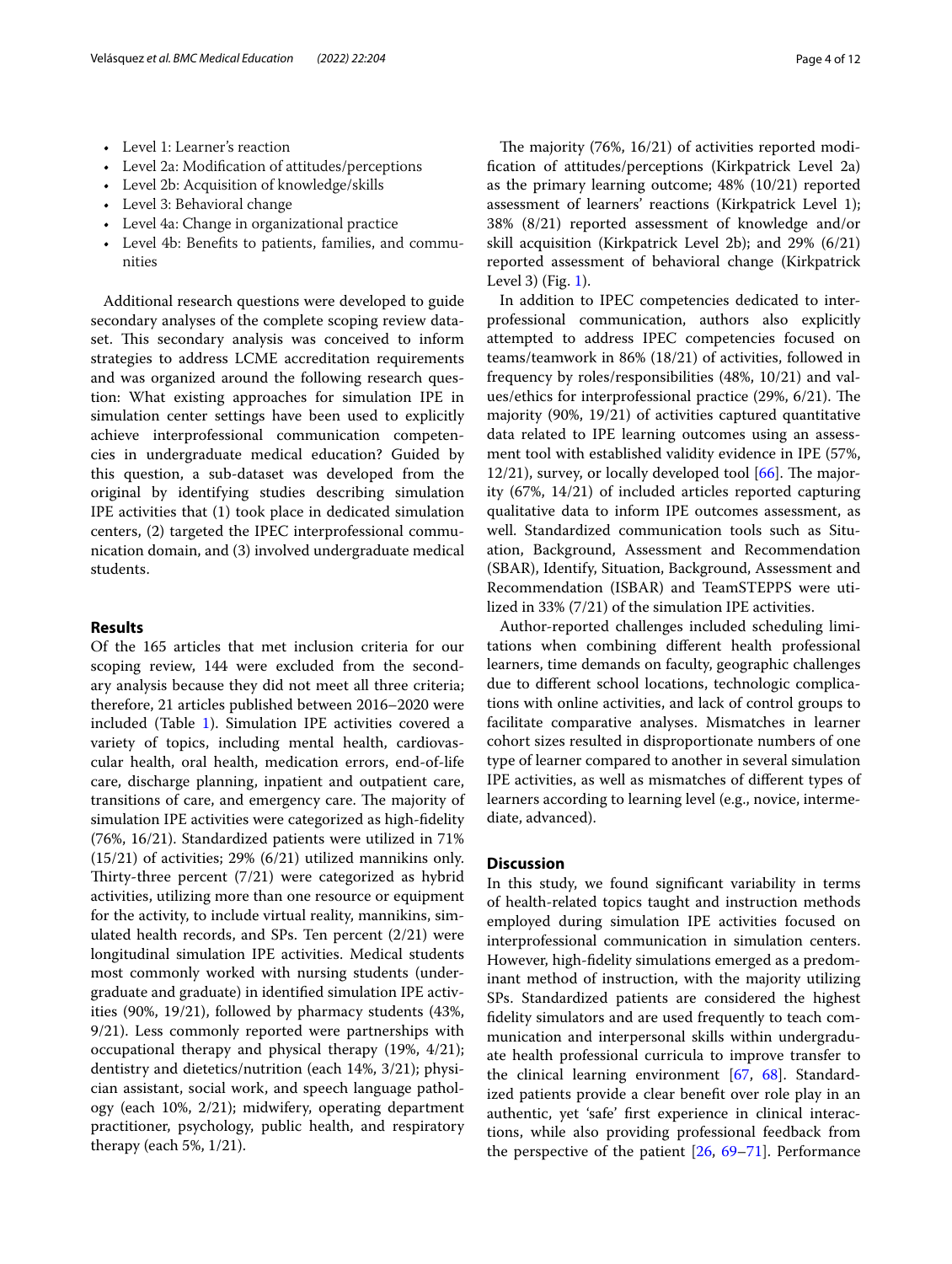<span id="page-4-0"></span>

| publication <sup>a</sup><br>and Year of<br>Table 1<br>Author | Simulation-based Interprofessional Education Activities from 2016–2020 with a Focus on Interprofessional Communication with Undergraduate Medical Learners<br>Article Title      | Description of activity                                                                                                                                                                                                                                                                                                                                                                         | Participant type, professions represented <sup>b</sup>                                                                                                                      |
|--------------------------------------------------------------|----------------------------------------------------------------------------------------------------------------------------------------------------------------------------------|-------------------------------------------------------------------------------------------------------------------------------------------------------------------------------------------------------------------------------------------------------------------------------------------------------------------------------------------------------------------------------------------------|-----------------------------------------------------------------------------------------------------------------------------------------------------------------------------|
| Reising et al<br>2017 [46]                                   | Findings from Interprofessional Simulations with Nursing and<br>edure Performance:<br>Team Communication Influence on Proc<br>Medical Students                                   | Teams of students took part in a range of interprofessional activi-<br>ties including team trainings, standardized patient interactions,<br>and direct practice during a longitudinal study                                                                                                                                                                                                     | Nursing (undergraduate)<br>Medicine                                                                                                                                         |
| Oxelmark et al<br>2017 [47]                                  | Students' Understanding of Teamwork and Professional Roles<br>after Interprofessional Simulation-A Qualitative Analysis                                                          | competencies needed for collaborative management of emer-<br>Students participated in a one-day training to strengthen the<br>gency situations                                                                                                                                                                                                                                                  | Medicine<br>Nursing (undergraduate)                                                                                                                                         |
| Partecke et al<br>2016 [48]                                  | of Joint Medical Emergency Team Trainings for Medical and Nurs-<br>Interprofessional Learning - Development and Implementation<br>ing Students at Universitätsmedizin Greifswald | Students participated in a two-day simulation-based course<br>module in clinical emergency medicine                                                                                                                                                                                                                                                                                             | Nursing (undergraduate)<br>Medicine                                                                                                                                         |
| Horsley et al<br>2016 [49]                                   | Developing a Foundation for Interprofessional Education Within<br>Nursing and Medical Curricula                                                                                  | principles were reinforced prior to the second simulation activity.<br>After the first activity, students were debriefed and TeamSTEPPS<br>Students completed TeamSTEPPS education prior to participat-<br>ing in two simulation interprofessional education activities.<br>Pre and posttest evaluations were performed                                                                         | Medicine<br>Nursing (undergraduate)                                                                                                                                         |
| Jakobsen et al<br>2018 [50]                                  | for Medical and Nursing<br>Examining Participant Perceptions of an Interprofessional<br>Simulation-based Trauma Team Training<br>Students                                        | learning outcomes in two phases. Data was also collected from<br>activities and a questionnaire was developed based on student<br>with interactive lecture sessions. Debrief sessions followed the<br>Students participated in four simulation activities alternating<br>faculty facilitators in the third phase                                                                                | Medicine<br>Nursing (graduate—unspecified)                                                                                                                                  |
| Sincak et al 2017<br>[51]                                    | Transformation of an Online Multidisciplinary Course into a Live<br>Interprofessional Experience                                                                                 | weekly for ten weeks in a required course. Students participated<br>patient encounter. The objectives were to learn about the roles<br>and responsibilities of each profession, teamwork, and how to<br>improve collaboration and team-based communication skills<br>in didactic lectures, discussion sessions, and a standardized<br>Students were placed in interprofessional groups, meeting | Speech-Language Pathology<br>Psychology (unspecified)<br>Dentistry (unspecified)<br>Occupational Therapy<br>Physician Assistant<br>Physical Therapy<br>Pharmacy<br>Medicine |
| Reed et al 2017<br>52                                        | Interprofessional Education and Collaborative Practice<br>Simulation Using TeamSTEPPS to Promote                                                                                 | educational intervention for students along with simulated learn-<br>students' knowledge, self-efficacy, and overall team performance<br>ing activities. The intervention focused on what type of training<br>and how succinct training should be for effective influence on<br>The TeamSTEPPS curriculum was used as the foundation of an                                                      | Nursing (undergraduate)<br>Medicine                                                                                                                                         |
| Sehgal et al 2019<br>[53]                                    | First Do No Pharm': Educating Medical and Pharmacy Students<br>on the Essentials of Medication Management                                                                        | Students participated in a multi-part interprofessional education<br>session on medication management involving a pillbox exercise<br>and a medication reconciliation exercise                                                                                                                                                                                                                  | Pharmacy<br>Medicine                                                                                                                                                        |
| Andersen et al<br>2018 [54]                                  | Interprofessional Simulation: Developing Teamwork Using a Two-<br>Tiered Debriefing Approach                                                                                     | dents learning interprofessional communication and teamwork<br>interviewed participants to evaluate the impact of a two-tiered<br>debrief approach on medical, physiotherapy, and nursing stu<br>used to guide this activity. Authors observed, surveyed, and<br>The TeamSTEPPS Team Performance Observation Tool was                                                                           | Nursing (undergraduate)<br>Physical Therapy<br>Medicine                                                                                                                     |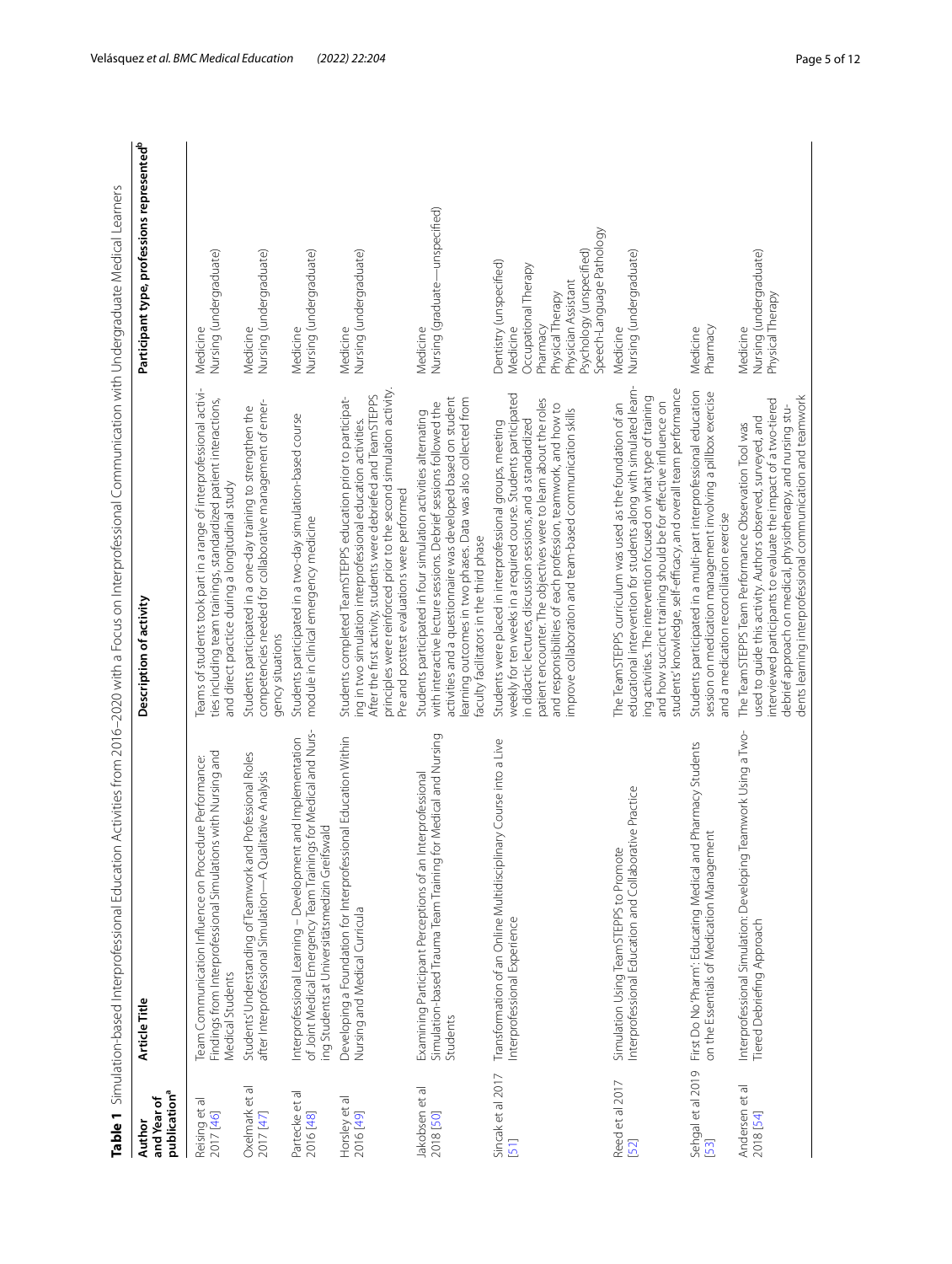| Table 1 (continued)                               |                                                                                                                                                                                     |                                                                                                                                                                                                                                                                                                                 |                                                                                                                                                                  |
|---------------------------------------------------|-------------------------------------------------------------------------------------------------------------------------------------------------------------------------------------|-----------------------------------------------------------------------------------------------------------------------------------------------------------------------------------------------------------------------------------------------------------------------------------------------------------------|------------------------------------------------------------------------------------------------------------------------------------------------------------------|
| publication <sup>a</sup><br>and Year of<br>Author | Article Title                                                                                                                                                                       | Description of activity                                                                                                                                                                                                                                                                                         | Participant type, professions represented <sup>b</sup>                                                                                                           |
| ᅙ<br>Shrader et<br>2016 [55]                      | Using Communication Technology to Enhance Interprofessional<br>Education Simulations                                                                                                | Students participated as part of a required capstone course. Stu-<br>dents were randomly assigned to one of three interprofessional<br>using communication methods such as telephone, e-mail, and<br>education simulations with other health professional students<br>video conferencing                        | Nursing (undergraduate)<br>Nursing (DNP)<br>Dietetics and Nutrition<br>Occupational Therapy<br>Pharmacy<br>Medicine                                              |
| Ragucci et al<br>2016 [56]                        | Evaluation of Interprofessional Team Disclosure of a Medical Error<br>to a Simulated Patient                                                                                        | experiences and completed a workshop to improve their confi-<br>Students participated in simulated interprofessional rounding<br>dence and proficiency in disclosing medical errors to patients                                                                                                                 | Nursing (undergraduate)<br>Physician Assistant<br>Pharmacy<br>Medicine                                                                                           |
| Kusnoor et al<br>2019 [57]                        | Respect in Team-Based<br>Case for Improving<br>An Interprofessional Standardized Patient<br>Collaboration, Shared Accountability, and<br>Family Discussions                         | Students worked in teams to disclose a medical error to a stand-<br>ardized patient                                                                                                                                                                                                                             | Nursing (undergraduate)<br>Pharmacy<br>Medicine                                                                                                                  |
| Carpenter et al<br>2018 [58]                      | Interprofessional Collaborative Practice: Use of Simulated Clinical<br>Experiences in Medical Education                                                                             | performed an examination, and reported findings to the patient<br>senting with common conditions. Student teams took a history,<br>Students participated in a clinical scenario with mannikins pre-<br>and attending physician                                                                                  | Nursing (undergraduate)<br>Medicine                                                                                                                              |
| Wen et al 2019<br>[59]                            | An Interprofessional Team Simulation Exercise<br>About a Complex Geriatric Patient                                                                                                  | plan for a patient and discuss the plan with the patient's family in<br>a family meeting. A retrospective pre/post survey was performed<br>Students collaborated in a simulation to develop a discharge<br>and qualitative and quantitative analyses were performed                                             | Nursing (undergraduate)<br>Public Health<br>Social Work<br>Pharmacy<br>Medicine                                                                                  |
| Liaw et al 2020<br>[60]                           | Training to Develop Shared Mental Models on Interprofessional<br>"Getting Everyone on the Same Page": Interprofessional Team<br>Rounds                                              | randomized to either participate in a live simulation or in a virtual<br>ing symptoms of sepsis and/or septic shock. Participants were<br>Students participated in simulations involving a patient show-<br>eality simulation using avatars                                                                     | Nursing (undergraduate)<br>Medicine                                                                                                                              |
| Brashers et al<br>2016 [61]                       | Education on Undergraduate Medical and Nursing Student Com-<br>Measuring the Impact of Clinically Relevant Interprofessional<br>Approach<br>petencies: A Longitudinal Mixed Methods | workshops based on rapid response, end-of-life, chronic pediatric<br>illness, and transitions of care for the cognitively impaired during<br>Students participated in varying numbers of interprofessional<br>a longitudinal study                                                                              | Nursing (undergraduate)<br>Medicine                                                                                                                              |
| King et al 2021<br>[62]                           | Use of an Academic Electronic Health Record with an Interprofes-<br>sional Simulation for Advanced Practice Nursing Students                                                        | dent. An academic electronic health record was used to increase<br>advanced practice graduate nursing student or a medical stu-<br>ized patients in a simulated ward, with teams either led by an<br>Interprofessional team rounds on two acutely ill standard-<br>the complexity and realism of the simulation | Occupational Therapy<br>Respiratory Therapy<br>Nutrition Services<br>Physical Therapy<br>Speech Therapy<br>Nursing (APRN)<br>Social Work<br>Pharmacy<br>Medicine |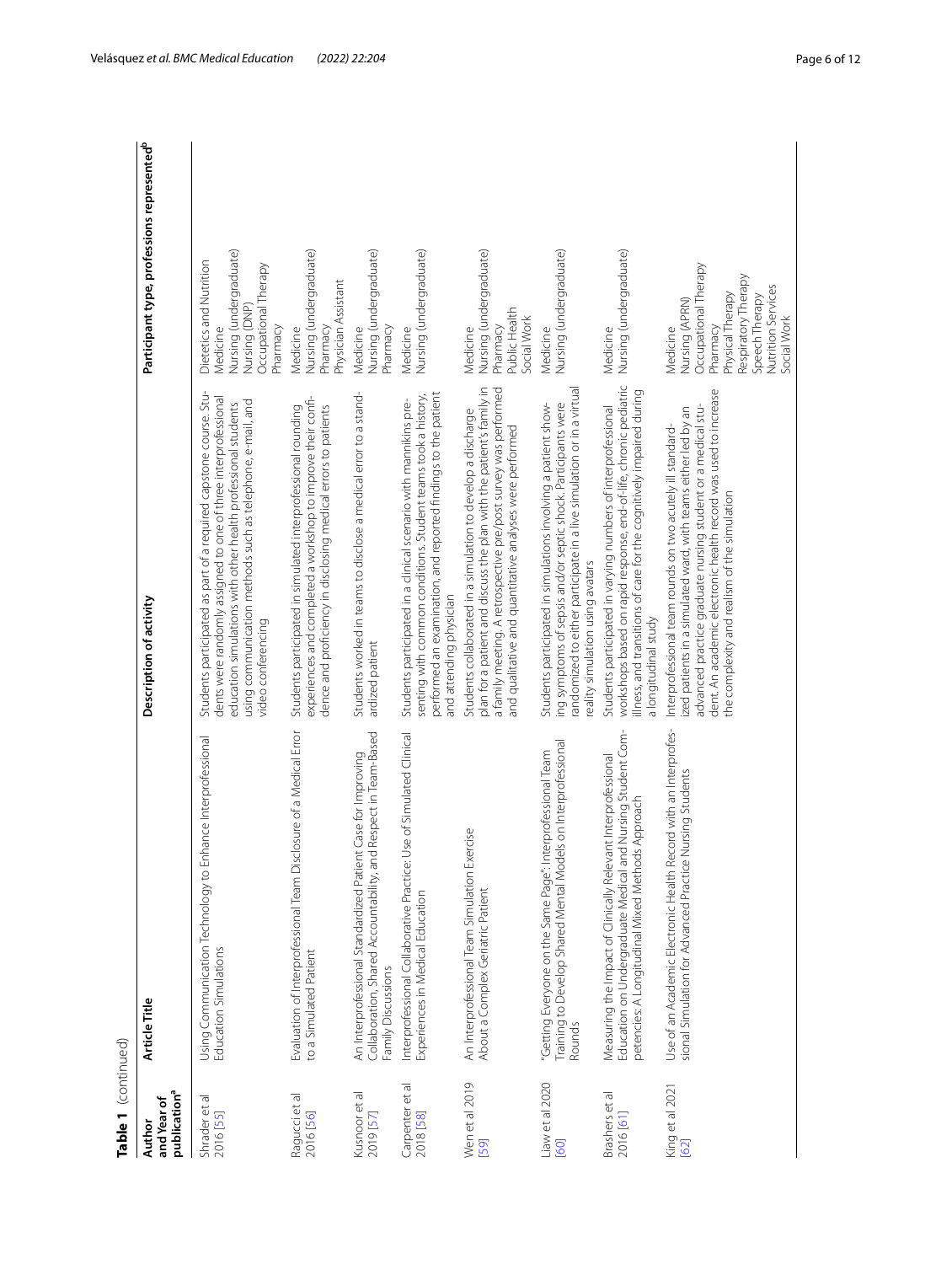| publication <sup>a</sup><br>and Year of<br>Author | Article Title                                                                                                                                                                                         | Description of activity                                                                                                                                                                                                                                                                                  | Participant type, professions represented <sup>b</sup>                                                                                   |
|---------------------------------------------------|-------------------------------------------------------------------------------------------------------------------------------------------------------------------------------------------------------|----------------------------------------------------------------------------------------------------------------------------------------------------------------------------------------------------------------------------------------------------------------------------------------------------------|------------------------------------------------------------------------------------------------------------------------------------------|
| Haber et al 2017<br>[63]                          | The Impact of Oral-Systemic Health on Advancing Interprofes-<br>sional Education Outcomes                                                                                                             | Students participated in an interprofessional clinical simulation<br>and case study experience on the topic of oral-systemic health                                                                                                                                                                      | Nursing (graduate)<br>Dentistry (DDS)<br>Midwifery<br>Medicine                                                                           |
| Karpa et al 2019<br>[64]                          | Geriatric Assessment in a Primary Care Environment: A Standard-<br>ized Patient Case Activity for Interprofessional Students                                                                          | a focus on geriatric assessment was developed and implemented<br>An interprofessional simulation using standardized patients with<br>for health professional students. Interprofessional communica-<br>tion was one of three dedicated educational objectives                                            | Nursing (undergraduate)<br>Dietetics and Nutrition<br>Occupational Therapy<br>Physical Therapy<br>Dental hygiene<br>Pharmacy<br>Medicine |
| Lau et al 2019<br>[65]                            | Interprofessional Simulation-Based Advanced Cardiac Life Sup-<br>al Study<br>port Training: Video-Based Observationa                                                                                  | were rated using the Clinical Teamwork and Communication and<br>Students completed a simulation-based training in Advanced<br>Cardiac Life Support. Video recordings of the student teams<br>Teamwork Skills Assessment scales                                                                           | Nursing (undergraduate)<br>Medicine                                                                                                      |
| Anderson et al<br>2019 [32]                       | Taking a Closer Look at Undergraduate Acute Care Interprofes-<br>sional Simulations: Lessons Learnt                                                                                                   | tioners at the end of their respective educational programs were<br>placed in teams to complete four high-fidelity interprofessional<br>Medical, nursing, pharmacy, and operating department practi-<br>scenarios. Teams completed a pre-brief before the simulations,<br>and a structured debrief after | Operating Department Practitioner<br>Nursing (unspecified)<br>Pharmacy<br>Medicine                                                       |
|                                                   | Medicine includes Doctor of Medicine (MD) or Doctor of Osteopathic Medicine (DO), undergraduate<br>Typology identified<br><sup>a</sup> Studies in order of the lowest Kirkpatrick's Expanded Outcomes |                                                                                                                                                                                                                                                                                                          |                                                                                                                                          |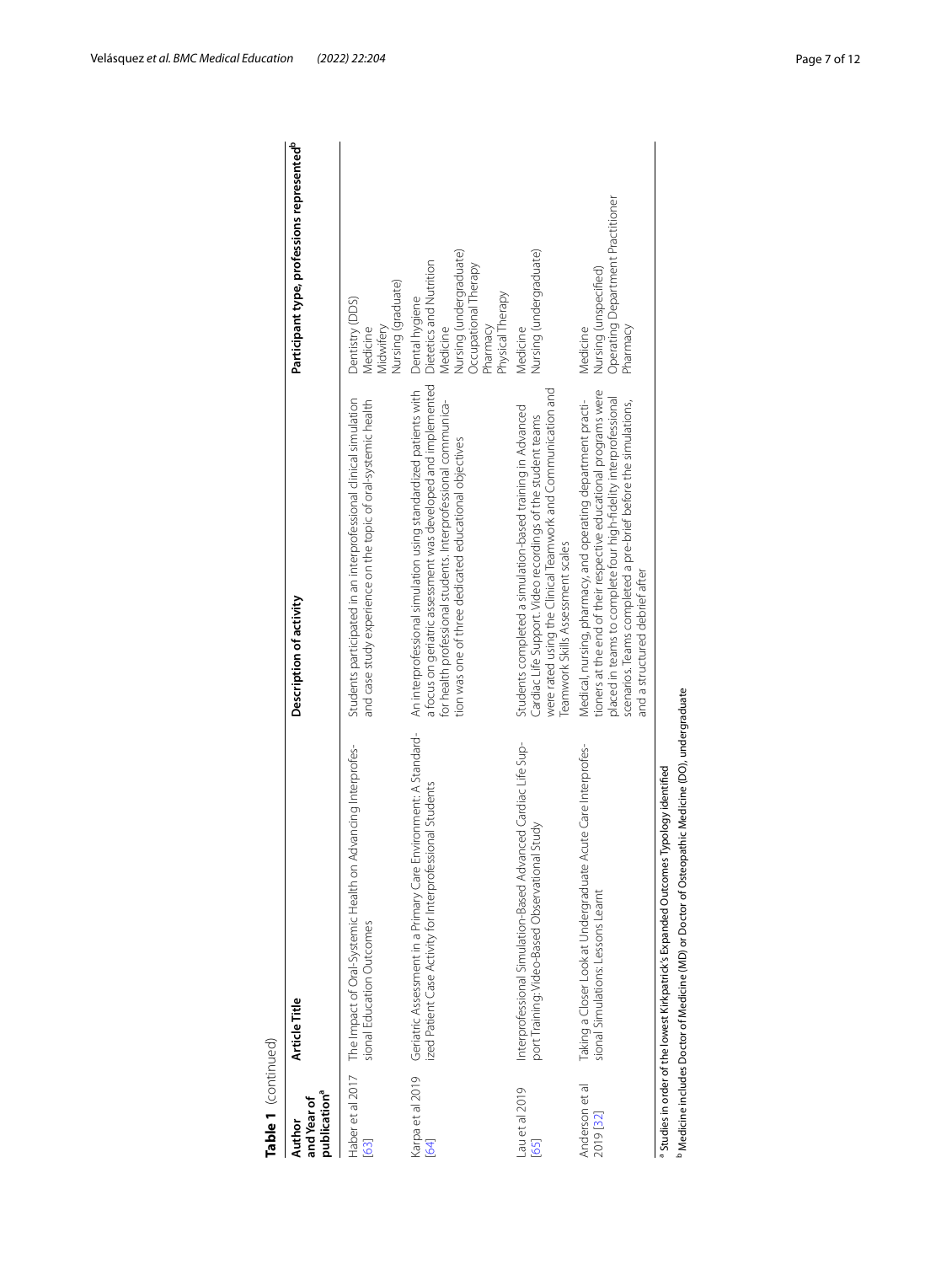

<span id="page-7-0"></span>feedback from SPs is considered a reliable source for assessing communication skills in educational programs [[69,](#page-11-3) [71](#page-11-4), [72\]](#page-11-24). Standardized patients are frequently used to increase the fdelity of interprofessional communication-focused simulation IPE activities, consistent with our findings. The addition of SPs can further increase the fdelity of simulation activities that do not currently utilize them; however, costs associated with utilizing SPs can be a limitation [[26,](#page-10-14) [70](#page-11-25)].

We limited our focus to simulation IPE activities that were located in simulation centers based on the assumption that characteristics common to this setting – controlled environment, skilled staf, SPs, mannikins, and robust infrastructure/equipment – would inform eforts to target higher-level learning outcomes along the Kirkpatrick continuum. Interestingly, our results demonstrated that most simulation IPE targeted lower-level learning outcomes despite taking place in simulation centers. Furthermore, we postulate that 62% (13/21) of the simulation IPE activities identifed in our study can be completed outside of a simulation center; thus, many of these simulation IPE activities can likely be transferred to classroom, hospital, or clinic settings.

Another interesting fnding from our study is the identifed lack of simulation IPE developed to span the entire continuum of Kirkpatrick levels (Fig. [1\)](#page-7-0), with only 9.5%  $(2/21)$  of articles demonstrating this approach  $[55, 56]$  $[55, 56]$  $[55, 56]$  $[55, 56]$ .

The authors of these studies note challenges associated with this approach, including cost, logistics, schedules, faculty availability, and location of learners. A recommendation for achieving success in simulation IPE based on these two studies includes ensuring diversifcation of the types of modalities and/or pedagogical strategies employed, such as using video, telephone, workshops, and online simulations. By diversifying modalities and strategies, higher-level learning outcomes can be achieved with lower fdelity simulation IPE activities and less resources. In addition, less physical space is required for the activity at one given time and may not need to be located in a simulation center. Including video, telephone, or online simulations also eliminates the need for students to be geographically localized together [\[55](#page-11-13)].

Bok et al. described the characteristics of prevailing interprofessional communication programs for medical students in a scoping review from 2000–2018, identifying the indications and content of the programs, what training and evaluation methods each program used with the outcomes, and challenges experienced in 73 articles [[38\]](#page-10-26). A content and thematic analysis was performed and themes/categories related to each of the four levels of Miller's Clinical Assessment Framework/Pyramid were described [[38,](#page-10-26) [73\]](#page-11-26). We chose to characterize activities in our review using Kirkpatrick's model as it is used frequently in medical education and is recommended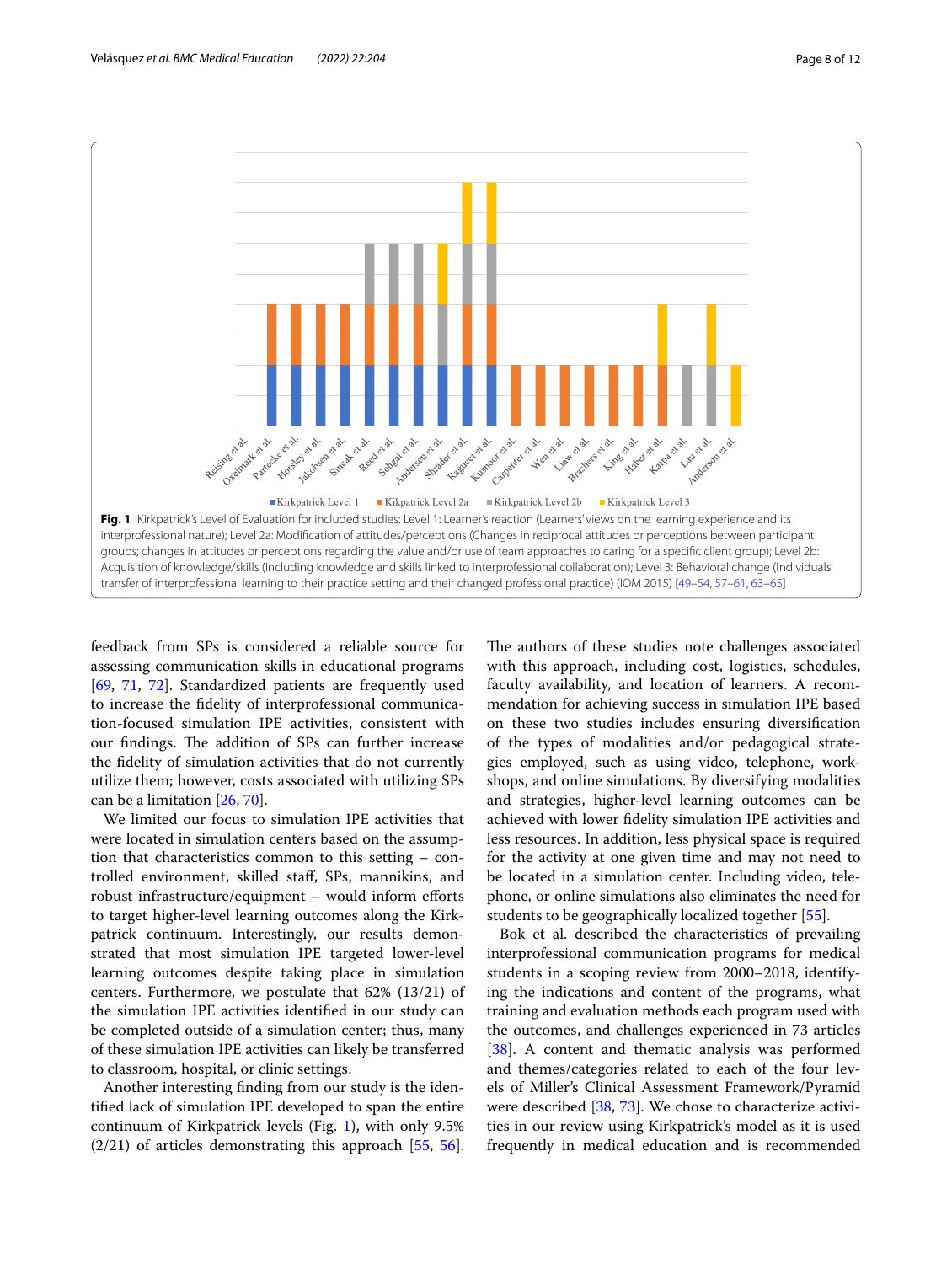within consensus guidelines for quality IPE, though Kirkpatrick's Expanded Outcomes Typology has been compared to Miller's Pyramid [[14](#page-10-23), [74–](#page-11-27)[76](#page-11-28)]. Similar to Bok et al., we found signifcant variability in the assessment of simulation IPE activities in our analysis, with the majority targeting learners' reactions and modifcation of attitudes/perceptions, both considered lower-level outcomes. In another review, Abu-Rish et al. reported on qualitative, quantitative, and mixed method IPE studies published over fve years that focused on IPE skills and/ or competencies with an assessment of IPE efectiveness, which included 22 simulation IPE studies [\[36](#page-10-24)]. Abu-Rish et al. highlighted several similar patterns identifed in our analysis; for example, assessments predominantly targeted lower-level learning outcomes and the majority of instructional designs featured one-time events [\[36](#page-10-24)].

Numerous IPE measurement tools, teamwork assessment tools, and simulation assessment tools used in activities identifed in our review were utilized (Table [2\)](#page-8-0). These assessment tools have documented validity evidence in IPE assessment, though we recognize that the validity of the tool is dependent on the context [[66](#page-11-0)]. Studies that utilized one of these tools aimed to measure the same outcome of the original study of validation, such as attitudes or IPEC competencies, but did not always use the same groups of learners or setting. Some tools assessed simulation by observation to include IPE competencies but were not specifc to IPE competencies. Our analysis validates much of what Bok et al., Abu-Rish et al., and others have reported, but Bok et al. and Abu-Rish et al. found that few programs utilized tools with established validity evidence in the assessment, whereas we found that the majority of simulation IPE activities used tools with

<span id="page-8-0"></span>**Table 2** IPE measurement tools, teamwork assessment tools, and simulation assessment tools utilized by medical education simulation IPE articles

| Attitudes Toward Health Care Teams Scale (ATHCT)                                  |
|-----------------------------------------------------------------------------------|
| Clinical Teamwork Scale                                                           |
| Collaborative Behaviors Observational Assessment Tool (CBOAT)                     |
| Communication and Teamwork Skills                                                 |
| Interprofessional Collaborative Competencies Attainment Survey (ICCAS)            |
| Interprofessional Socialization and Valuing Scale (ISVS)                          |
| Interprofessional Team Observation Feedback Tool                                  |
| Modified Simulation Effectiveness Tool                                            |
| Satisfaction with Simulation Experience Scale                                     |
| Self-Efficacy Measure for Interprofessional Practice Competencies for<br>Students |
| TeamSTEPPS Team Performance Observation Tool                                      |
| Team Skills Scale (TSS)                                                           |

established validity evidence [[27,](#page-10-34) [36](#page-10-24), [38](#page-10-26)]. Other studies have found that there is a lack of simulation IPE that is assessed with tools with validity evidence [[27](#page-10-34)]. Our fndings difer while simultaneously highlighting that tools with prior validity evidence should be used in a similar context and should continue to undergo the process of validation, thus adding to the literature [[66\]](#page-11-0).

The dearth of longitudinal simulation IPE activities in our study is consistent with what others have observed [[36\]](#page-10-24). Longitudinal IPE activities with longitudinal followup of outcomes have shown improved interprofessional skills, communication, performance, and behaviors [[39](#page-10-35), [40,](#page-10-27) [47](#page-11-5), [48](#page-11-6)]. More longitudinal IPE activities are needed in addition to longitudinal assessment to identify whether outcomes are long-term and if they ultimately lead to improved patient outcomes [\[36](#page-10-24), [38,](#page-10-26) [47](#page-11-5), [48\]](#page-11-6). Also congruent with our results were the difficulties and barriers to simulation IPE activities identifed by authors, such as scheduling, mismatches of students at various levels of training, and lack of funding, faculty, staff and administrative support  $[36]$ . We agree there is significant diversity in the structure/content, objectives, and assessment of simulation IPE activities centered around interprofessional communication for medical students and a longitudinal approach to developing these activities should be prioritized [[36,](#page-10-24) [38,](#page-10-26) [39](#page-10-35)].

The combination of modalities such as online activities and use of mannikins, SPs, and virtual reality in simulation IPE activities were limited in our review, as well as in the review by Bok et al. [\[38](#page-10-26)]. Benefts to hybrid activities include the elimination of logistical and resource barriers in a hybrid model to improve access to successful IPE [[55](#page-11-13), [62,](#page-11-20) [77](#page-11-29)]. Combining modalities in a longitudinal simulation IPE approach would also allow for repeated IPE interactions between learners with less dependence on space and time constraints, which would provide more opportunities for longitudinal IPE activities [\[39](#page-10-35)]. Students exposed to multiple IPE experiences across diferent settings have reported an increased impact on knowledge, skills, and attitudes than a single isolated IPE activity [[55,](#page-11-13) [56,](#page-11-14) [78,](#page-11-30) [79\]](#page-11-31). By augmenting an SP encounter with a simulated electronic medical record review, for example, health professional learners can gain additional practical experience with added realism [\[62](#page-11-20)]. Our review documented the combined use of mannikins and SPs most frequently in hybrid activities; however, and importantly, we found that most of these hybrid IPE simulation could be completed outside of simulation centers and that they could be modifed to attain higher-level learning outcomes along the Kirkpatrick continuum. IPE simulation activities should attempt to combine multiple teaching modalities for high-fdelity activities focused on interprofessional communication.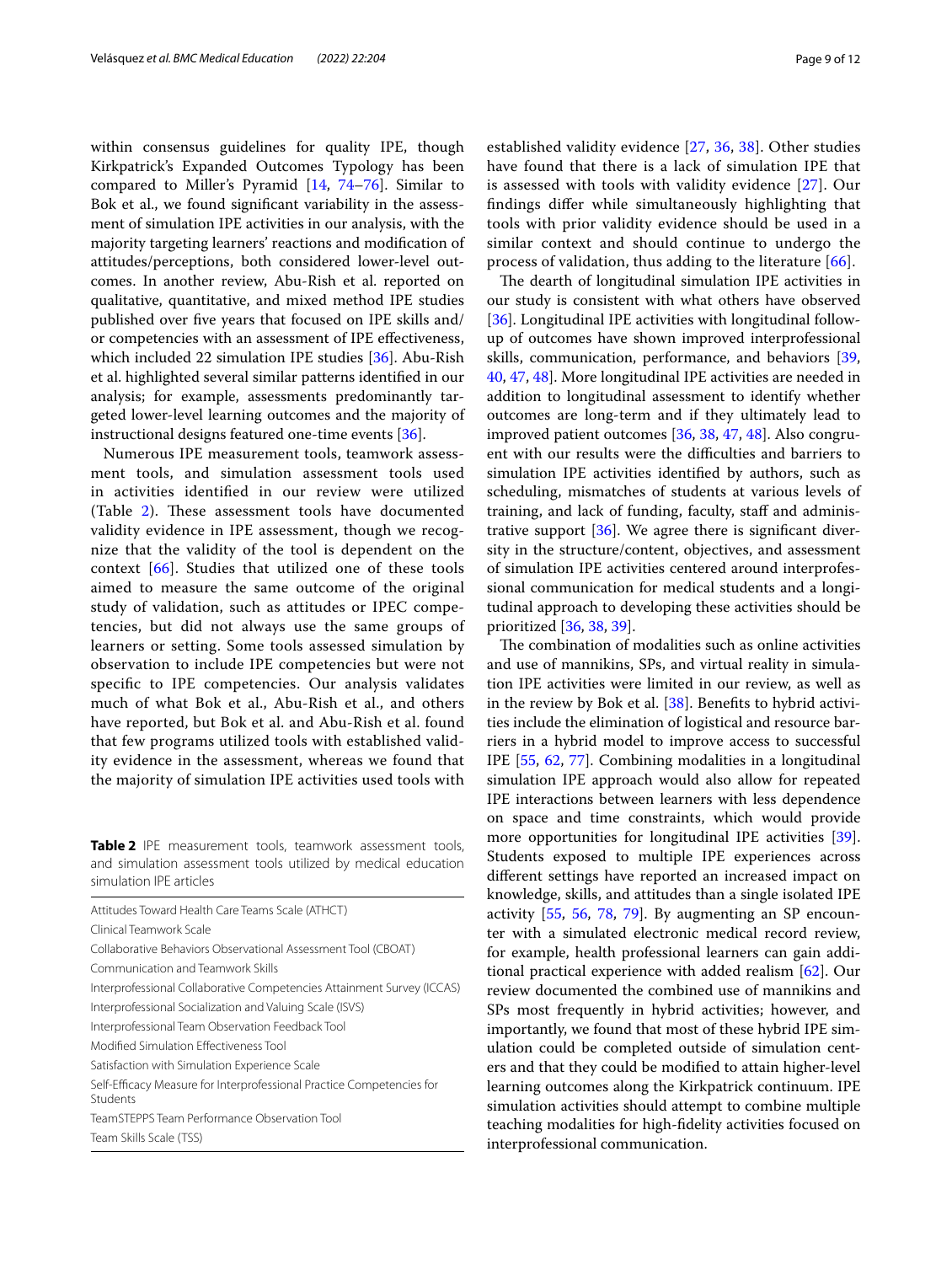In our analysis, health professional learners identify the need for efective interprofessional communication. Simulation IPE, regardless of the type of modality used, can be used efectively to improve interprofessional communication based on the intended learning outcome and this seems to be independent of the location of the simulation. Reising et al. demonstrated that interprofessional communication improves performance  $[47]$ . This knowledge, combined with our results, should motivate medical educators to develop simulation IPE activities aimed at improving medical students' capacity for team-based care through improved interprofessional communication [\[3,](#page-9-4) [8](#page-10-1), [9,](#page-10-2) [47](#page-11-5)]. Based on our fndings and recommendations of the Health Professions Accreditors Collaborative and the National Academy of Medicine, we also recommend greater use of the Kirkpatrick Expanded Outcomes Typology to drive the design and assessment of longitudinal simulation IPE activities that target higher-level learning outcomes, such as skill acquisition and behavior change [[14](#page-10-23), [41](#page-10-28)].

#### **Conclusion**

This secondary analysis of a scoping review identified 21 articles published after 2016 that described simulation IPE activities involving medical learners in a simulation center and focused on interprofessional communication. While diferences across these articles emerged regarding healthcare topics addressed, assessment tools utilized, learning outcomes measured, IPEC competencies targeted, and the types and combinations of health professional learners involved, several commonalities were identifed that are instructive for medical educators throughout the world. We can draw from these commonalities and from those few studies included that have responded to calls from the IPE community to develop longitudinal IPE activities. To strengthen IPE simulation focused on interprofessional communication, we recommend that medical educators deliberately incorporate (1) hybrid instructional methods to bypass logistic hurdles, (2) longitudinal approaches to achieve higher-level learning outcomes, and (3) assessment tools with established validity evidence to measure those outcomes. Informed by our fndings, this strategy will improve the skills and teamwork behaviors of medical students to improve patient care and outcomes.

#### **Supplementary Information**

The online version contains supplementary material available at [https://doi.](https://doi.org/10.1186/s12909-022-03226-9) [org/10.1186/s12909-022-03226-9](https://doi.org/10.1186/s12909-022-03226-9).

**Additional fle 1.** PRISMA 2009 Flow Diagram.

**Acknowledgements** Not applicable.

#### **Authors' contributions**

STV and JAZ wrote the main manuscript text and made substantial contributions to the analysis and interpretation of the data. STV, DF, KCL, LB, RA, BA, JC, LAF, EL, WR, DS, and JAZ made substantial contributions to the conception of the work, the acquisition of data, and have revised it critically. All authors read and approved the fnal manuscript, agreeing to be responsible for the work in the manuscript.

#### **Funding**

Not applicable.

#### **Availability of data and materials**

Not applicable.

#### **Declarations**

**Ethics approval and consent to participate** Not applicable.

#### **Consent for publication**

Not applicable. **Competing interests**

The authors declare that they have no competing interests.

#### **Author details**

<sup>1</sup> Joe R. and Teresa Lozano Long School of Medicine, University of Texas Health Science Center at San Antonio, San Antonio, TX, USA. <sup>2</sup> South Texas Veterans Health Care System, Medicine Service, San Antonio, TX, USA.<sup>3</sup> Department of Medicine, Division of Hospital Medicine, University of Texas Health Science Center at San Antonio, 7703 Floyd Curl Drive, San Antonio, TX 78229, USA. 4 H-E-B Clinical Skills Center, University of Texas Health Science Center at San Antonio, San Antonio, TX, USA.<sup>5</sup> School of Dentistry, University of Texas Health Science Center at San Antonio, San Antonio, TX, USA. <sup>6</sup>School of Health Professions, University of Texas Health Science Center at San Antonio, San Antonio, TX, USA. <sup>7</sup> Briscoe Library, University of Texas Health Science Center at San Antonio, San Antonio, TX, USA. <sup>8</sup>School of Nursing, University of Texas Health Science Center at San Antonio, San Antonio, TX, USA. <sup>9</sup>Center for Simulation Innovation, University of Texas Health Science Center at San Antonio, San Antonio, TX, USA. <sup>10</sup>Graduate School of Biomedical Sciences, University of Texas Health Science Center at San Antonio, San Antonio, TX, USA. <sup>11</sup>Linking Interprofessional Networks for Collaboration (LINC), Office of the Vice President for Academic, Faculty & Student Affairs, University of Texas Health Science Center at San Antonio, San Antonio, TX, USA.

# Received: 5 November 2021 Accepted: 2 March 2022

#### **References**

- <span id="page-9-0"></span>1. Interprofessional Education Collaborative Expert Panel. Core Competencies for Interprofessional Collaborative Practice: Report of an Expert Panel. Interprofessional Education Collaborative, Washington, DC; 2011. Available from: [https://www.aacom.org/docs/default-source/insideome/ccrpt](https://www.aacom.org/docs/default-source/insideome/ccrpt05-10-11.pdf) [05-10-11.pdf](https://www.aacom.org/docs/default-source/insideome/ccrpt05-10-11.pdf).
- <span id="page-9-2"></span>2. The Joint Commission Sentinel Event Data Root causes by event type: 2004–2014. Updated 2015. Accessed 31 May 2021. [http://www.jointcommi](http://www.jointcommission.org/assets/1/18/Root_Causes_by_Event_Type_2004-2014.pdf) [ssion.org/assets/1/18/Root\\_Causes\\_by\\_Event\\_Type\\_2004-2014.pdf](http://www.jointcommission.org/assets/1/18/Root_Causes_by_Event_Type_2004-2014.pdf).
- <span id="page-9-4"></span>3. Reader TW, Flin R, Cuthbertson BH. Communication skills and error in the intensive care unit. Curr Opin Crit Care. 2007;13(6):732–6. [https://doi.org/](https://doi.org/10.1097/MCC.0b013e3282f1bb0e) [10.1097/MCC.0b013e3282f1bb0e](https://doi.org/10.1097/MCC.0b013e3282f1bb0e) PMID: 17975399.
- 4. Kohn LT, Corrigan J, Donaldson MS. To err is human: Building a safer health system. Washington, DC: National Academy Press; 2000.
- <span id="page-9-1"></span>5. Eggertson L. On the Same Team? Nurs-Physician Comm Can Nurs. 2012;108(5):28–32.
- <span id="page-9-3"></span>6. Australian Commission on Safety and Quality in Health Care, 2012. Safety and Quality Improvement Guide Standard 6: Clinical Handover. October 2012. Accessed 3 June 2021. [https://www.safetyandquality.gov.au/sites/](https://www.safetyandquality.gov.au/sites/default/files/migrated/Standard6_Oct_2012_WEB.pdfUpdated) [default/fles/migrated/Standard6\\_Oct\\_2012\\_WEB.pdfUpdated](https://www.safetyandquality.gov.au/sites/default/files/migrated/Standard6_Oct_2012_WEB.pdfUpdated)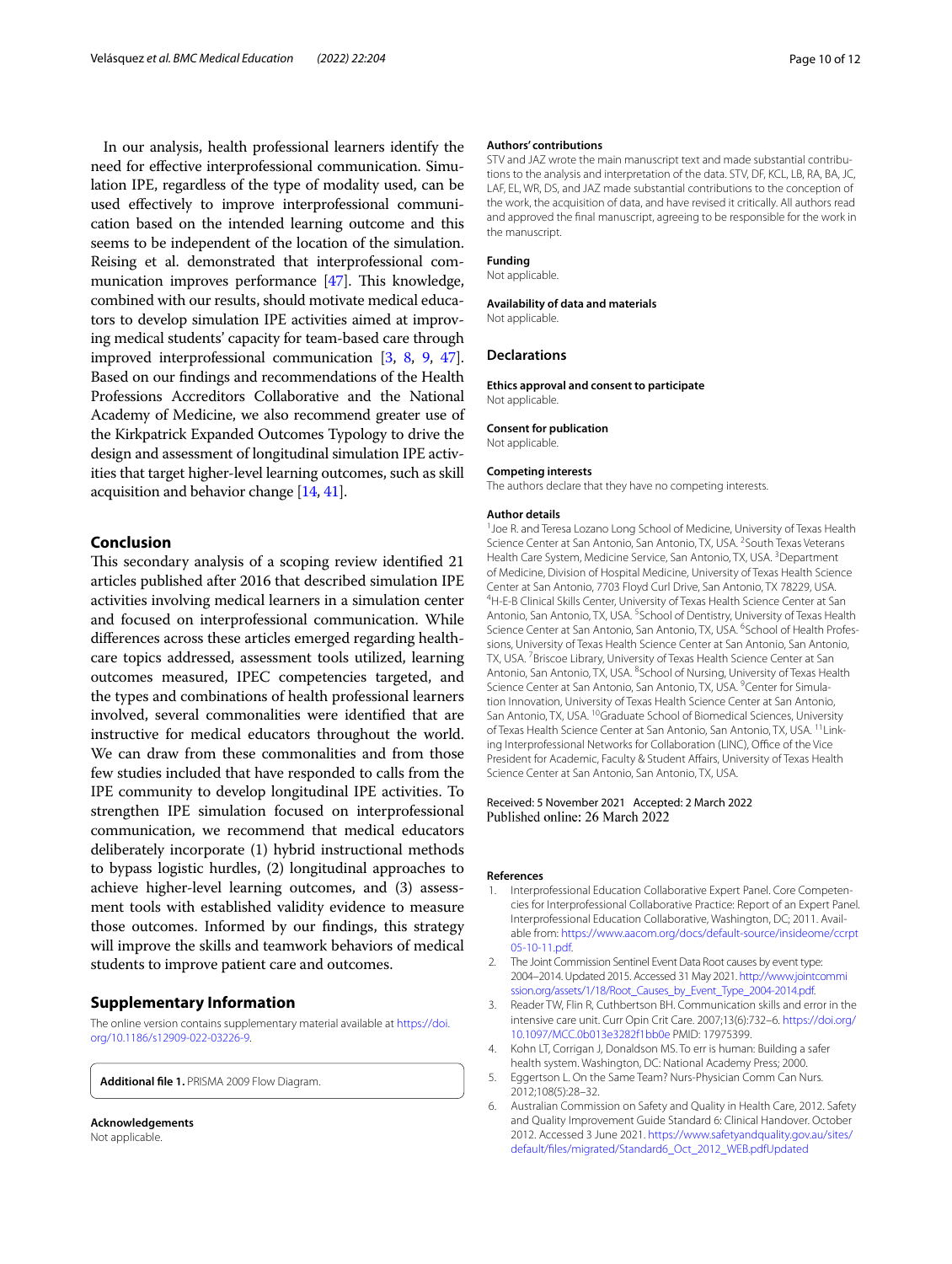- <span id="page-10-1"></span><span id="page-10-0"></span>8. Rivers RM, Swain D, Nixon WR. Using aviation safety measures to enhance patient outcomes. AORN J. 2003;77:158–62.
- <span id="page-10-2"></span>Jain M, Miller L, Belt D, King D, Berwick DM. Decline in ICU adverse events, nosocomial infections and cost through a quality improvement initiative focusing on teamwork and culture change. Qual Saf Health Care. 2006;15(4):235–9. [https://doi.org/10.1136/qshc.2005.016576.PMID:16885](https://doi.org/10.1136/qshc.2005.016576.PMID:16885246;PMCID:PMC2564008) [246;PMCID:PMC2564008.](https://doi.org/10.1136/qshc.2005.016576.PMID:16885246;PMCID:PMC2564008)
- <span id="page-10-3"></span>10. Functions and Structure of a Medical School Standards for Accreditation of Medical Education Programs Leading to the MD Degree. Updated March 2021. Accessed 25 May 2021. [https://lcme.org/wp](https://lcme.org/wp-content/uploads/filebase/standards/2021-22_Functions-and-Structure_2021-04-16.docx)[content/uploads/flebase/standards/2021-22\\_Functions-and-Struc](https://lcme.org/wp-content/uploads/filebase/standards/2021-22_Functions-and-Structure_2021-04-16.docx) [ture\\_2021-04-16.docx](https://lcme.org/wp-content/uploads/filebase/standards/2021-22_Functions-and-Structure_2021-04-16.docx)
- 11. Commission on Dental Accreditation. Updated July 1, 2020. Accessed 10 Aug 2021. [https://www.ada.org/~/media/CODA/Files/predoc\\_standards.](https://www.ada.org/~/media/CODA/Files/predoc_standards.pdf?la=en) [pdf?la](https://www.ada.org/~/media/CODA/Files/predoc_standards.pdf?la=en)=en
- 12. Commission on Collegiate Nursing Education. Updated 2018. [https://](https://www.aacnnursing.org/Portals/42/CCNE/PDF/Standards-Final-2018.pdf) [www.aacnnursing.org/Portals/42/CCNE/PDF/Standards-Final-2018.pdf.](https://www.aacnnursing.org/Portals/42/CCNE/PDF/Standards-Final-2018.pdf) Accessed 10 Aug 2021.
- 13. Accreditation Council for Pharmacy Education. Updated February 2015. <https://www.acpe-accredit.org/pdf/Standards2016FINAL.pdf>. Accessed 10 Aug 2021.
- <span id="page-10-23"></span>14. Guidance on Developing Quality Interprofessional Education for the Health Professions. Health Professions Accreditors Collaborative and the National Center for Interprofessional Practice and Education. Updated February 2019. [https://healthprofessionsaccreditors.org/wp-content/](https://healthprofessionsaccreditors.org/wp-content/uploads/2019/02/HPACGuidance02-01-19.pdf) [uploads/2019/02/HPACGuidance02-01-19.pdf](https://healthprofessionsaccreditors.org/wp-content/uploads/2019/02/HPACGuidance02-01-19.pdf). Accessed 1 July 2021.
- <span id="page-10-4"></span>15. Health Professions Accreditors Collaborative Interprofessional Education Standards Survey. Updated December 2020. 10 Accessed Jul 2021. [https://healthprofessionsaccreditors.org/wp-content/uploads/2020/12/](https://healthprofessionsaccreditors.org/wp-content/uploads/2020/12/HPAC_Survey_Dec_18_2020.pdf) [HPAC\\_Survey\\_Dec\\_18\\_2020.pdf](https://healthprofessionsaccreditors.org/wp-content/uploads/2020/12/HPAC_Survey_Dec_18_2020.pdf)
- <span id="page-10-5"></span>16. Foronda C, MacWilliams B, McArthur E. Interprofessional communication in healthcare: An integrative review. Nurse Educ Pract. 2016;19:36–40. <https://doi.org/10.1016/j.nepr.2016.04.005>Epub 2016 May 3 PMID: 27428690.
- <span id="page-10-6"></span>17. Keller KB, Eggenberger TL, Belkowitz J, Sarsekeyeva M, Zito AR. Implementing successful interprofessional communication opportunities in health care education: a qualitative analysis. Int J Med Educ. 2013;4:253– 9.<https://doi.org/10.5116/ijme.5290.bca6>Published 2013 Dec 22.
- 18. AHRQ: Agency for Healthcare Research and Quality. Rockville, MD: US Department of Health and Human Services; 2013.TeamSTEPPSTM: National implementation; 2013 [Cited 10 June 2013]; Updated 2013. Accessed 15 July 2021. <http://teamstepps.ahrq.gov>
- <span id="page-10-7"></span>19. Sargeant J, MacLeod T, Murray A. An interprofessional approach to teaching communication skills. J Continuing Educ Health Prof. 2011;31(4):265e267.<https://doi.org/10.1002/chp.20139>.
- <span id="page-10-8"></span>20. Kim SJ, Kwon OD, Kim KH, Lee JE, Lee SH, Shin JS, et al. Investigating the effects of interprofessional communication education for medical students. Korean J Med Educ. 2019;31(2):135–45. [https://doi.org/10.](https://doi.org/10.3946/kjme.2019.125) [3946/kjme.2019.125](https://doi.org/10.3946/kjme.2019.125) Epub 2019 May 30. PMID: 31230436; PMCID: PMC6589613.
- <span id="page-10-9"></span>21. Hagemeier NE, Hess R, Hagen KS, Sorah EL. Impact of an Interprofessional Communication Course on Nursing, Medical, and Pharmacy Students' Communication Skill Self-Efficacy Beliefs. Am J Pharm Educ. 2014;78(10):186. [https://doi.org/10.5688/ajpe7810186.](https://doi.org/10.5688/ajpe7810186)
- <span id="page-10-10"></span>22. Solomon P, Baptiste S, Hall P, Luke R, Orchard C, Rukholm E, et al. Students' perceptions of interprofessional learning through facilitated online learning modules. Med Teach. 2010;32(9):e391–8. [https://doi.org/10.3109/](https://doi.org/10.3109/0142159X.2010.495760) [0142159X.2010.495760.](https://doi.org/10.3109/0142159X.2010.495760)
- <span id="page-10-11"></span>23. Barnsteiner JH, Disch JM, Hall L, Mayer D, Moore SM. Promoting interprofessional education. Nurs Outlook. 2017;55(3):144e150. [https://doi.org/10.](https://doi.org/10.1016/j.outlook.2007.03.003) [1016/j.outlook.2007.03.003.](https://doi.org/10.1016/j.outlook.2007.03.003)
- <span id="page-10-12"></span>24. Liaw SY, Zhou WT, Lau TC, Siau C, Chan SW. An interprofessional communication training using simulation to enhance safe care for a deteriorating patient. Nurse Educ Today. 2014;34(2):259–64. [https://doi.org/10.1016/j.](https://doi.org/10.1016/j.nedt.2013.02.019) [nedt.2013.02.019](https://doi.org/10.1016/j.nedt.2013.02.019) Epub 2013 Mar 19 PMID: 23518067.
- <span id="page-10-13"></span>25. INACSL Standards Committee. INACSL standards of best practice: Simulation glossary. Clin Sim Nurs. 2016;12(S):S39–47.
- <span id="page-10-14"></span>26. Solomon P, Salf J. Evaluation of an interprofessional education communication skills initiative. Educ Health (Abingdon). 2011;24:616.
- <span id="page-10-34"></span>27. Marion-Martins AD, Pinho DLM. Interprofessional simulation efects for healthcare students: A systematic review and meta-analysis. Nurse Educ Today. 2020;94:10456810. [https://doi.org/10.1016/j.nedt.2020.104568.](https://doi.org/10.1016/j.nedt.2020.104568) Epub 2020 Aug 22 PMID: 32932058.
- <span id="page-10-15"></span>28. Dennis D, Furness A, Duggan R, Critchett S. An Interprofessional Simulation-Based Learning Activity for Nursing and Physiotherapy Students. Clin Simul Nurs. 2017;13(10):501–10.
- <span id="page-10-16"></span>29. Lopreiato J O. Healthcare Simulation Dictionary. Rockville, MD: Agency for Healthcare Research and Quality; October 2016. AHRQ Publication No. 16(17)-0043.
- <span id="page-10-17"></span>30. Meakim C, Boese T, Decker S, Franklin AE, Gloe D, Lioce L, et al. Standards of Best Practice: Simulation Standard I: Terminology. Clin Simul Nurs. 2013;9(6S):S3–11. <https://doi.org/10.1016/j.ecns.2013.04.001>.
- <span id="page-10-18"></span>31. Salas E, Shuffler ML, Thayer AL, Bedwell WL, Lazzaea EH. Understanding and improving teamwork in organisations: A scientifcally based practical guide. Hum Resour Manage. 2015;54(4):599–622. [https://doi.org/10.1002/](https://doi.org/10.1002/hrm.21628) [hrm.21628.](https://doi.org/10.1002/hrm.21628)
- <span id="page-10-19"></span>32. Anderson E, Bennett S. Taking a closer look at undergraduate acute care interprofessional simulations: lessons learnt. J Interprof Care. 2019. [https://doi.org/10.1080/13561820.2019.1676705.](https://doi.org/10.1080/13561820.2019.1676705)
- <span id="page-10-20"></span>33. Jahanshir A, Bahreini M, Banaie M, Jallili M, Hariri S, Rasooli F, et al. Implementation a Medical Simulation Curriculum in Emergency Medicine Residency Program. Acta Med Iran. 2017;55(8):521–4 PMID: 29034649.
- <span id="page-10-21"></span>34. Talwalkar JS, Cyrus KD, Fortin AH. Twelve tips for running an efective session with standardized patients. Med Teach. 2020;42(6):622–7. [https://doi.](https://doi.org/10.1080/0142159X.2019.1607969) [org/10.1080/0142159X.2019.1607969](https://doi.org/10.1080/0142159X.2019.1607969).
- <span id="page-10-22"></span>35. Corbett E Jr. The AAMC Project on the Clinical Education of Medical Students Clinical Skills Education. 2006.
- <span id="page-10-24"></span>36. Abu-Rish E, Kim S, Choe L, Varpio L, Malik E, White AA, et al. Current trends in interprofessional education of health sciences students: A literature review. J Interprof Care. 2012;26(6):444–51. [https://doi.org/10.3109/13561](https://doi.org/10.3109/13561820.2012.715604) [820.2012.715604.](https://doi.org/10.3109/13561820.2012.715604)
- <span id="page-10-25"></span>37. Caruana EJ, Roman M, Hernández-Sánchez J, Solli P. Longitudinal studies. J Thorac Dis. 2015;7(11):E537–40. [https://doi.org/10.3978/j.issn.2072-1439.](https://doi.org/10.3978/j.issn.2072-1439.2015.10.63.PMID:26716051;PMCID:PMC4669300) [2015.10.63.PMID:26716051;PMCID:PMC4669300.](https://doi.org/10.3978/j.issn.2072-1439.2015.10.63.PMID:26716051;PMCID:PMC4669300)
- <span id="page-10-26"></span>38. Bok C, Ng CH, Koh JWH, Ong ZH, Ghazali HZB, Tan LHE, et al. Interprofessional communication (IPC) for medical students: a scoping review. BMC Med Educ. 2020;20(1):372. [https://doi.org/10.1186/s12909-020-02296-x.](https://doi.org/10.1186/s12909-020-02296-x.PMID:33081781;PMCID:PMC7574565) [PMID:33081781;PMCID:PMC7574565.](https://doi.org/10.1186/s12909-020-02296-x.PMID:33081781;PMCID:PMC7574565)
- <span id="page-10-35"></span>39. Shrader S, Griggs C. Multiple Interprofessional Education Activities Delivered Longitudinally Within a Required Clinical Assessment Course. Am J Pharm Educ. 2014;78(1):14.<https://doi.org/10.5688/ajpe78114>.
- <span id="page-10-27"></span>40. Ward LD, Bray BS, Odom-Maryon TL, Richardson B, Purath J, Woodard LJ, et al. Development, implementation and evaluation of a longitudinal interprofessional education project. J Interprofessional Educ Pract. 2016;1(3):35–41.
- <span id="page-10-28"></span>41. Committee on Measuring the Impact of Interprofessional Education on Collaborative Practice and Patient Outcomes; Board on Global Health; Institute of Medicine. Measuring the Impact of Interprofessional Education on Collaborative Practice and Patient Outcomes. Washington (DC): National Academies Press (US); 2015 Dec 15. Available from: [https://www.](https://www.ncbi.nlm.nih.gov/books/NBK338360/) [ncbi.nlm.nih.gov/books/NBK338360/](https://www.ncbi.nlm.nih.gov/books/NBK338360/) <https://doi.org/10.17226/21726>
- <span id="page-10-29"></span>42. Lemke KC, Velasquez ST, Bland L, Lopez E, Ajtai R, Ford LA, et al. Simulation interprofessional education in health professions education: a scoping review protocol. JBI Evid Synth. 2021;19(11):3058–72. [https://doi.org/10.](https://doi.org/10.11124/JBIES-20-00487) [11124/JBIES-20-00487](https://doi.org/10.11124/JBIES-20-00487) PMID: 34374688.
- <span id="page-10-30"></span>43. Johnston S, Coyer FM, Nash R. Kirkpatrick's Evaluation of Simulation and Debriefng in Health Care Education: A Systematic Review. J Nurs Educ. 2018;57(7):393–8.<https://doi.org/10.3928/01484834-20180618-03> Published Online: June 18, 2018.
- <span id="page-10-31"></span>44. Kirkpatrick DL. Evaluation of training. In: Craig RL, editor. Training and Development Handbook. New York: McGraw Hill; 1976.
- <span id="page-10-32"></span>45. Cox M, Cuff P, Brandt B, Reeves S, Zierler B. Measuring the impact of interprofessional education on collaborative practice and patient outcomes. J Interprof Care. 2016;30(1):1–3. [https://doi.org/10.3109/13561820.2015.](https://doi.org/10.3109/13561820.2015.1111052) [1111052](https://doi.org/10.3109/13561820.2015.1111052).
- <span id="page-10-33"></span>46. Reising DL, Carr DE, Gindling S, Barnes R, Garletts D, Ozdogan Z. Team Communication Infuence on Procedure Performance: Findings From Interprofessional Simulations with Nursing and Medical Students. Nurs